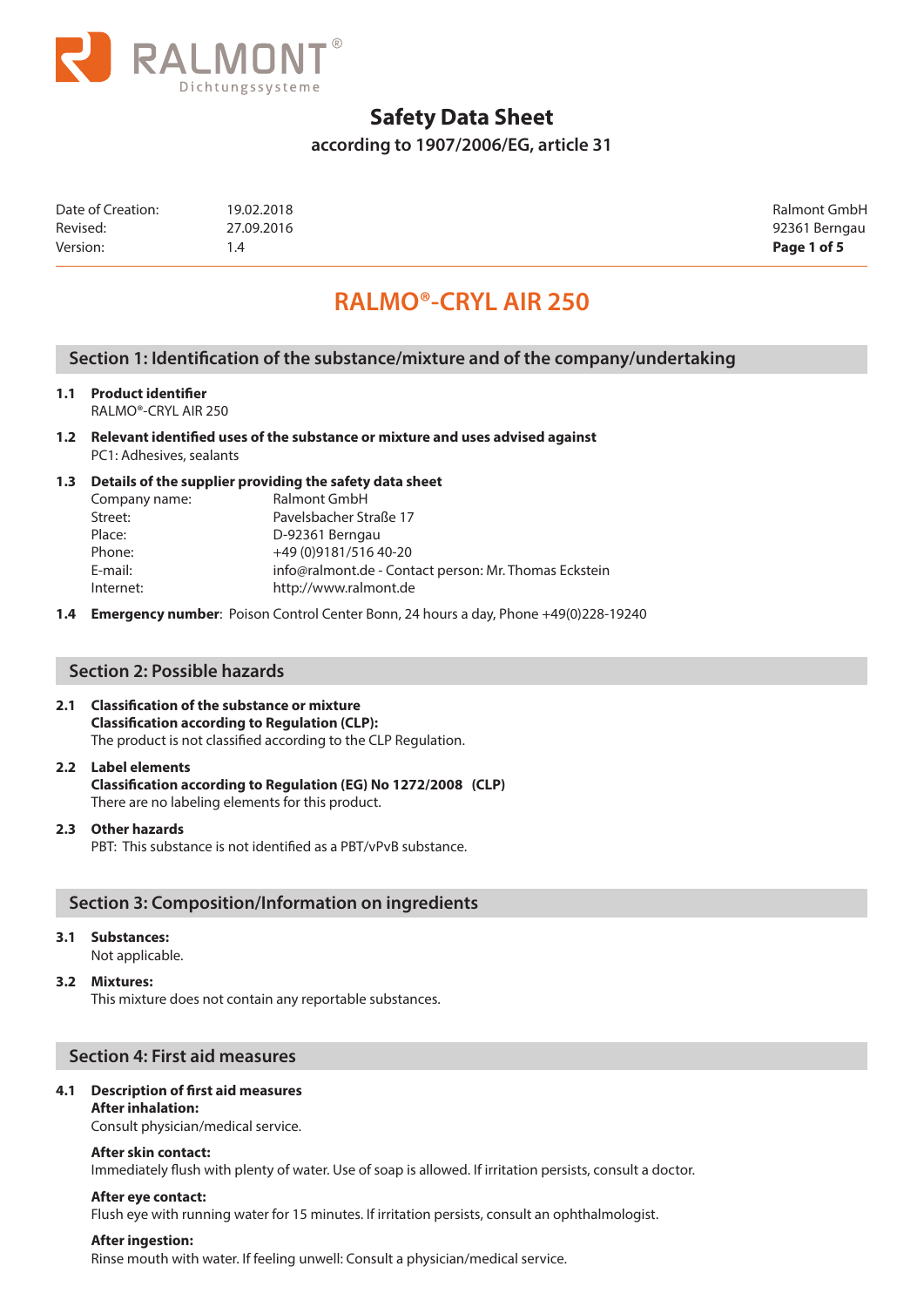

**according to 1907/2006/EG, article 31**

| Date of Creation: | 19.02.2018 | Ralmont GmbH  |
|-------------------|------------|---------------|
| Revised:          | 27.09.2016 | 92361 Berngau |
| Version:          | י 4.       | Page 2 of 5   |

#### **4.2 Most important symptoms and effects, both acute and delayed**

#### **4.2.1 Acute symptoms:**

#### **After inhalation:**

Possible cough irritation with chest constriction.

**After skin contact:** 

#### **After eye contact:**

Irritation and redness may occur.

#### **After ingestion:**

May cause cough irritation.

#### **4.2.2 Delayed symptoms:**

No effects known.

**4.3 Indication of any immediate medical attention or special treatment needed:**  If applicable and available, indicated below.

### **Section 5: Fire fighting measures**

#### **5.1 Extinguishing media :**

Match extinguishing measures to surrounding fire.

**5.2 Special hazards arising from the substance or mixture**  In combustion emits toxic fumes.

#### **5.3 Advice for firefighters**

Special protective equipment for firefighters: Use self-contained breathing apparatus. Wear protective clothing to prevent eye or hat contact.

### **Section 6: Accidental Release Measures**

- **6.1 Personal precautions, protective equipment and emergency procedures to be followed** See point 8.2
- **6.2 Environmental precautions** Do not allow to enter sewage system, surface or ground water.
- **6.3 Methods and material for containment and cleaning up.** Flush the spill area with plenty of water.
- **6.4 Reference to other sections**  See item 13.

### **Section 7: Handling and storage**

### **7.1 Precautions for safe handling**

Avoid formation and dispersal of airborne dust.

- **7.2 Conditions for safe storage, taking into account incompatibilities.**  Storage: Store in a cool and well-ventilated place. Suitable packaging: Store only in original packaging.
- **7.3 Specific end uses**  Not available.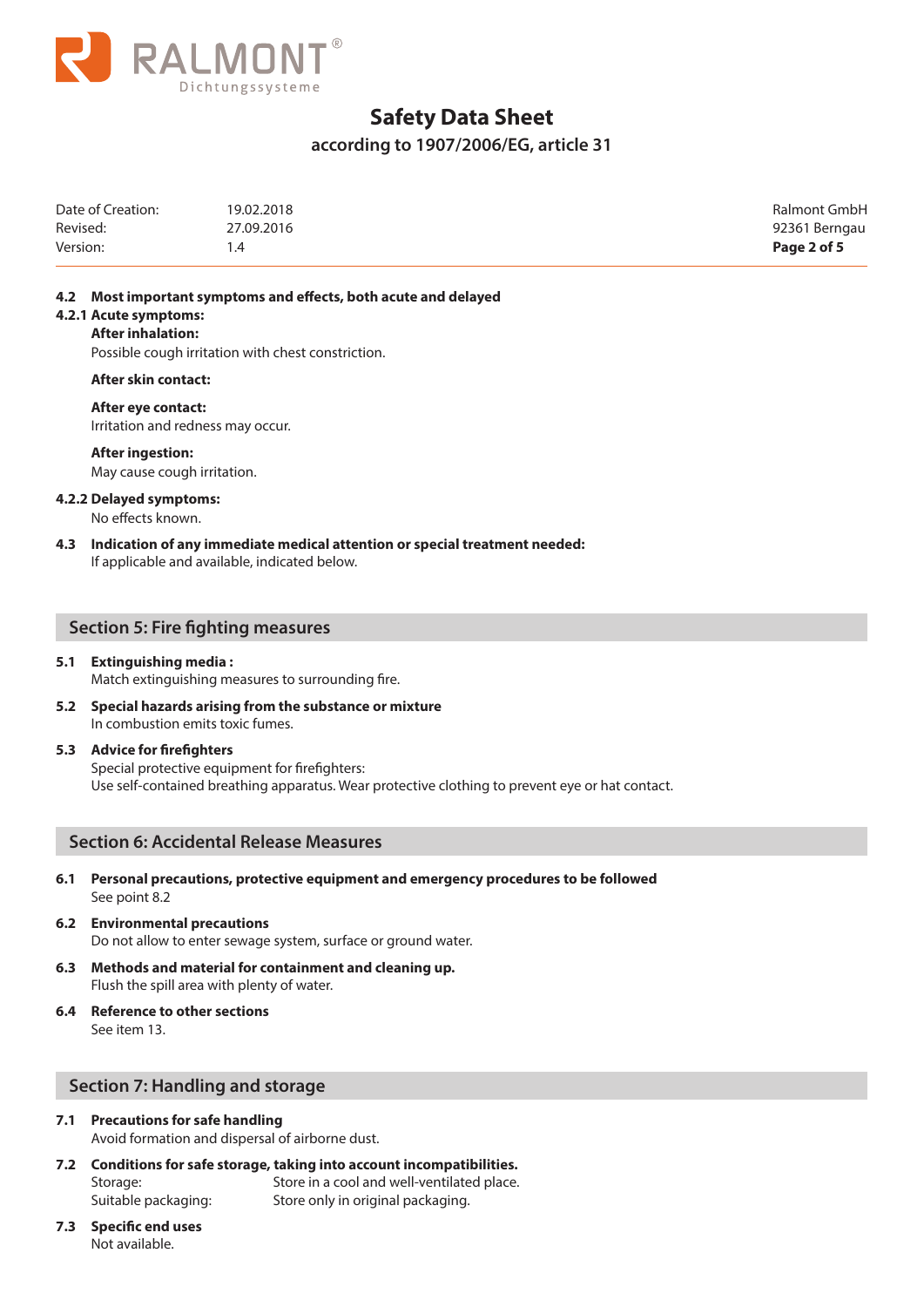

### **according to 1907/2006/EG, article 31**

| Date of Creation: | 19.02.2018 | Ralmont GmbH  |
|-------------------|------------|---------------|
| Revised:          | 27.09.2016 | 92361 Berngau |
| Version:          |            | Page 3 of 5   |

### **Section 8: Exposure controls / Personal protective equipment**

**8.1 Parameters to be monitored**<br>**Exposure limits:** Not available. Exposure limits: DNEL / PNEC: Not available.

### **8.2 Exposure controls**

| Technical measures:     | Provide adequate ventilation.     |
|-------------------------|-----------------------------------|
| Respiratory protection: | Respirator with dust filter.      |
| Hand protection:        | Protective gloves.                |
| Eye protection:         | Safety glasses. Provide eye wash. |
| Skin protection:        | Protective clothing.              |
|                         |                                   |

### **Section 9: Physical and chemical properties**

### **9.1 Information on basic physical and chemical properties**

#### **Appearance**

| Paste                                  |
|----------------------------------------|
| Product color is composition dependent |
| Barely perceptible odor                |
| >100                                   |
| >100                                   |
| $1,5 - 1,7$                            |
| >93                                    |
| 23 hPa                                 |
| $>20$                                  |
|                                        |

### **9.2 Other information**

Not available.

## **Section 10: Stability and reactivity**

#### **10.1 Reactivity**

Stable under recommended transport or storage conditions.

### **10.2 Chemical stability**

Stable under normal conditions.

### **10.3 Possibility of hazardous reactions**

No hazardous reactions will occur under normal conditions of transport or storage. Exposure to the following conditions or materials may cause decomposition.

### **10.4 Conditions to avoid**

Heat.

### **10.5 Incompatible materials**

Strong oxidizing agents. Strong acids.

## **10.6 Hazardous decomposition products**

In combustion emits toxic gases/fumes.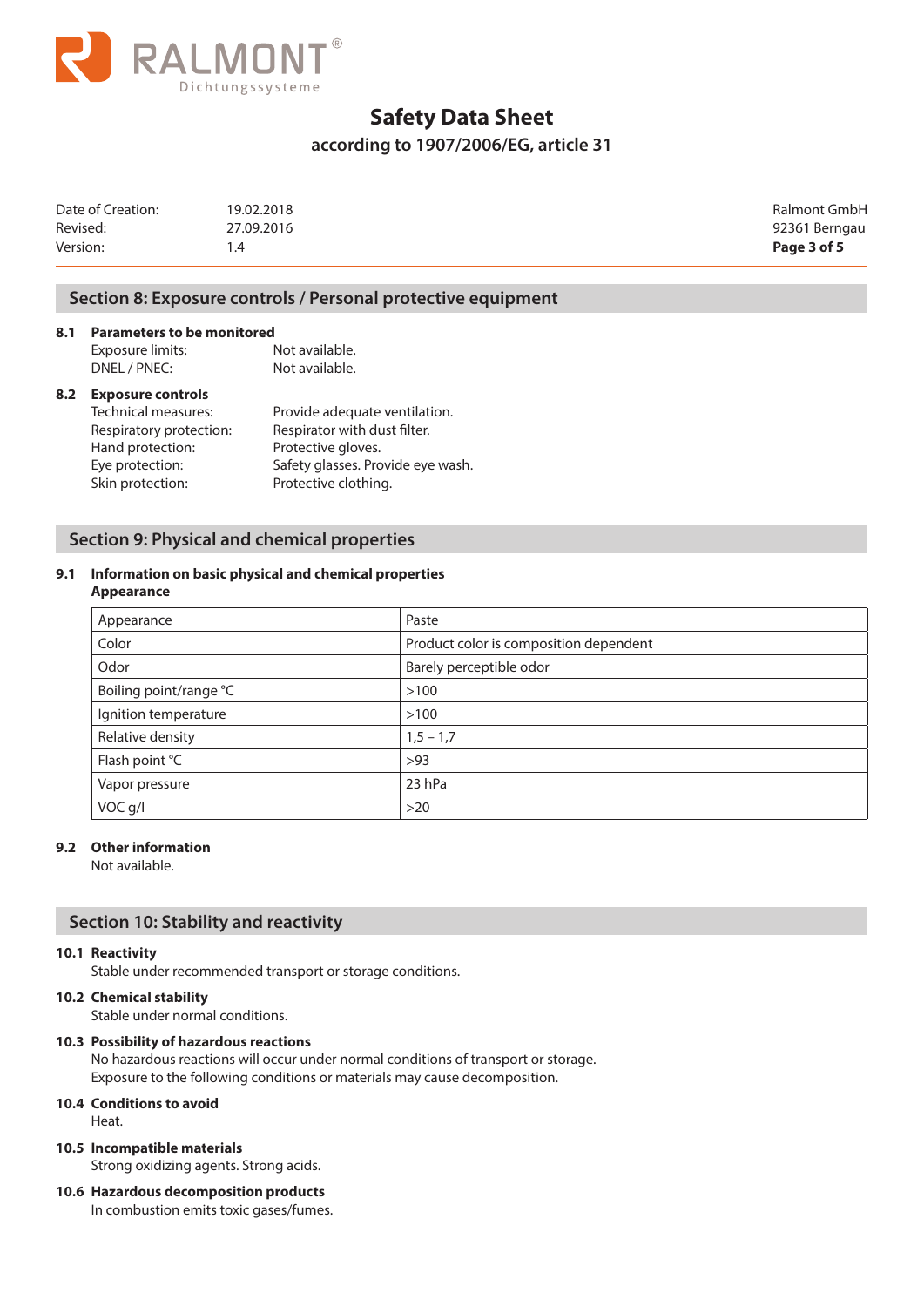

### **according to 1907/2006/EG, article 31**

| Date of Creation: | 19.02.2018 | Ralmont GmbH  |
|-------------------|------------|---------------|
| Revised:          | 27.09.2016 | 92361 Berngau |
| Version:          |            | Page 4 of 5   |

### **Section 11: Toxicological information**

### **11.1 Information on toxicological effects**

Not available.

#### **Test results:**

| May cause mild irritation in the area of contact.  |
|----------------------------------------------------|
| Irritation and redness may occur.                  |
| May cause cough irritation.                        |
| Possible cough irritation with chest constriction. |
|                                                    |

### **Section 12: Environmental information**

# **12.1 Toxicity:**

- Not available.
- **12.2 Persistence and degradability:**  Biodegradable.
- **12.3 Bioaccumulative potential:**  No bioaccumulative potential.

# **12.4 Mobility in soil:**

Not available.

**12.5 Results of PBT and vPvB assessment:**  This substance is not identified as a PBT/vPvB substance.

### **12.6 Other adverse effects:**

Low ecotoxicity.

### **Section 13: Notes on disposal**

#### **13.1 Waste treatment procedures**

| Disposal method:    | Material may be disposed of with household or commercial waste after curing. Uncured material                                    |
|---------------------|----------------------------------------------------------------------------------------------------------------------------------|
|                     | must be disposed of as hazardous waste.                                                                                          |
| Waste code number:  | 080410                                                                                                                           |
| Packaging disposal: | Remaining empty containers can be disposed of as normal commercial waste.                                                        |
| Note:               | The user's attention is drawn to the fact that additional supplementary local or national<br>regulations for disposal may exist. |
|                     |                                                                                                                                  |

### **Section 14: Transport information**

#### **14.1 UN number**

UN0000

#### **14.2 UN proper shipping name**

Not a dangerous good in the sense of these transport regulations.

#### **14.3 Transport hazard classes**

No dangerous goods within the meaning of these transport regulations.

#### **14.4 Packing group**

No dangerous goods within the meaning of these transport regulations.